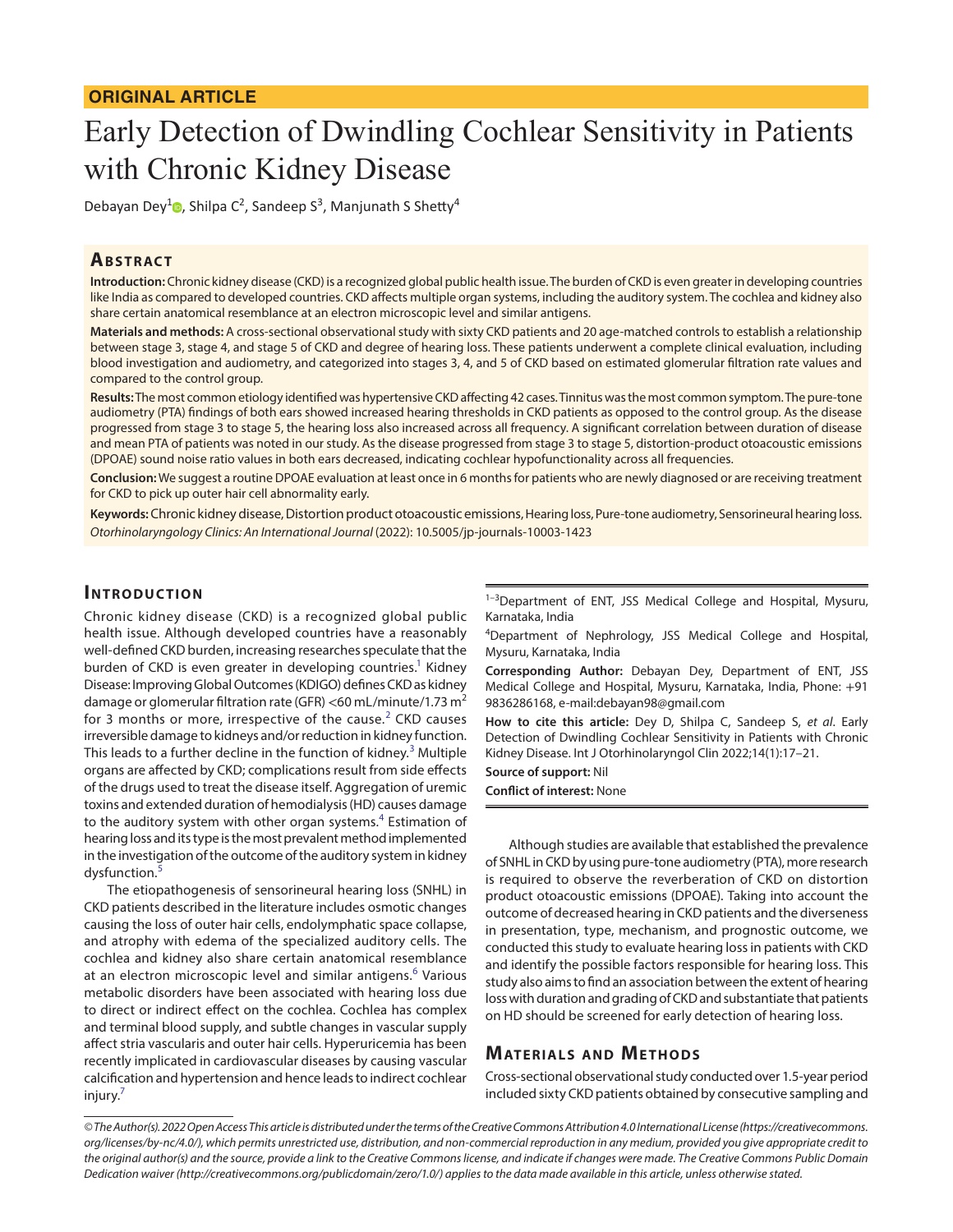20 age-matched controls. Our inclusion criteria included: (1) age range 15–60 years, (2) hearing impairment after the occurrence of renal failure, (3) bilateral type A tympanogram, (4) no prior history of ear surgery, (5) no history of diabetes or noise exposure, and (6) no tympanic membrane perforation or tympanosclerosis.

Patients underwent a detailed evaluation in Nephrology unit and ear, nose and throat outpatient department (ENT OPD). They were subjected to PTA, IA (impedance audiometry), and DPOAE. Nephrological investigations included serum urea, serum creatinine, and serum electrolytes. The patients on presentation were categorized into three groups depending on their CKD stage. Modification of Diet in Renal Disease (MDRD) Study equation was used to calculate estimated glomerular filtration rate (eGFR). Patients with eGFR ranging between 59 and 30 mL/minute/1.73 m<sup>2</sup> belonged to stage 3, those ranging between 29 and 15 mL/minute/1.73  $m<sup>2</sup>$ belonged to stage 4, and stage 5 included patients whose eGFR was less than 15 mL/minute/1.73 m<sup>2</sup>. A hearing threshold of more than 20 dB (decibel) in PTA was defined as any hearing loss. In DPOAE, a sound–noise ratio (SNR) value of 6 or more was considered pass.

## **RESULTS**

Our study comprised sixty CKD patients as defined by KIDGO and 20 healthy age-matched controls. Of sixty CKD patients, there were 43 males and 17 females with age ranging from 18 to 59 years. The average duration of kidney disease in each stage of CKD was found to be 1.6, 3.05, and 4.05 years for stage 3, stage 4, and stage 5, respectively (*p*-value 0.001). Twenty out of sixty patients required regular HD. All twenty of these patients belonged to stage 5 with average duration of HD being 2.25 years.

The most common complaint among our study population was tinnitus reported in 23 cases followed by decreased hearing in 12 cases ([Fig. 1\)](#page-1-0). The most common etiology identified was hypertensive CKD affecting 42 cases followed by chronic glomerulonephritis (CGN) in 8 cases. Other etiology included polycystic kidney disease (4), obstructive nephropathy (2), and unknown causes (4).

The mean eGFR for stage 3 was found to be 42.2 mL/ minute/1.73  $m^2$ , while stage 4 and stage 5 had a mean eGFR of 20.6410 mL/minute/1.73 m<sup>2</sup> and 8.7575 mL/minute/1.73 m<sup>2</sup>, respectively.



<span id="page-1-0"></span>

The PTA findings of both right and left ears showed increased hearing thresholds in CKD patients as opposed to the control group. As the disease progressed from stage 3 to stage 5, the hearing loss also increased across all frequencies. This difference was found to be significant (*p* <0.005). Hearing loss significantly increased with increasing frequency as shown in [Figures 2A](#page-2-0) to [D](#page-2-0).

Out of 60 right ears evaluated, SNHL was found in 22 ears. Similarly out of 60 left ears, 22 ears had SNHL. At higher frequencies (6 and 8 KHz), more number of patients was found to have SNHL. Both right and left ears showed a positive correlation between hearing loss and severity staging of the CKD, i.e., as the disease progressed, the hearing got worse. A significant correlation between duration of disease and mean PTA of patients was noted in our study (*p* <0.005).

The DPOAE findings of the right and left ears showed decreased SNR values in CKD patients as opposed to the control group. As the disease progressed from stage 3 to stage 5, the SNR values also decreased, indicating cochlear hypofunctionality across all frequencies. This difference was found to be significant (*p* <0.001). The SNR values were significantly low in higher frequency as depicted in [Figures 3A](#page-3-0) to [D.](#page-3-0) Thirty-one out of 60 right ears and 28 out of 60 left ears were reported as "Refer" in DPOAE. The number of referred cases increased with an increase in staging of CKD. Both right and left ears showed a positive correlation between cochlear hypofunctionality and severity staging of the CKD.

#### **Dis c u s sio n**

The burden of CKD is escalating worldwide. India, being a developing country, is faced with multiple challenges.<sup>[8](#page-4-7)</sup> According to the first report of Indian CKD registry, the most common cause of CKD is attributed to diabetic nephropathy (31%) and rightly so as India is considered to be the diabetic capital of the world. It results due to the interactions between metabolic and hemodynamic pathways, which are often disturbed in the setting of diabetes. CGN contributes to 13.8% CKD cases followed by hypertensive glomerulosclerosis accounting for 12.9% of CKD cases. Other causes like autosomal dominant polycystic kidney disease and obstructive uropathy constitute about 2.6 and 3.4% cases of CKD, respectively.<sup>[9](#page-4-8)</sup>

In our study, we observed hearing thresholds of patients in each of the CKD stages across different frequencies and compared it to our control group. We found a general trend that there is a significant hearing loss in each of the CKD staging. With an increase in disease duration, the eGFR decreases leading to an upstaging of CKD. The severity of hearing loss increases as the disease progresses. The higher frequencies are first to be affected with a significantly poor hearing thresholds. The hearing in this high frequency also worsens with the disease progression. Seventeen patients out of sixty CKD patients had bilateral SNHL and ten CKD patients had unilateral SNHL. Out of 120 (36.6%) ears subjected to PTA, 44 had SNHL. Ninety-three ears (77.5%) and 111 ears (92.5%) were found to have SNHL at 6 and 8 kHz frequencies. OAE are a measure of the cochlear sensitivity, and they reflect the outer hair cell function of the cochlea. The SNR value is indicative of the functionality of these hair cells. We found out of 120 ears tested 54 ears came as "Refer," accounting for 45% of the cases. The higher frequencies are worse affected in terms of SNR values.

All CKD patients were found to have a significantly lower SNR values when compared to controls. We also found outer hair cell dysfunction in some CKD patients in spite of having normal hearing **Fig. 1:** Symptoms thresholds. This could imply that the changes in inner ear due to

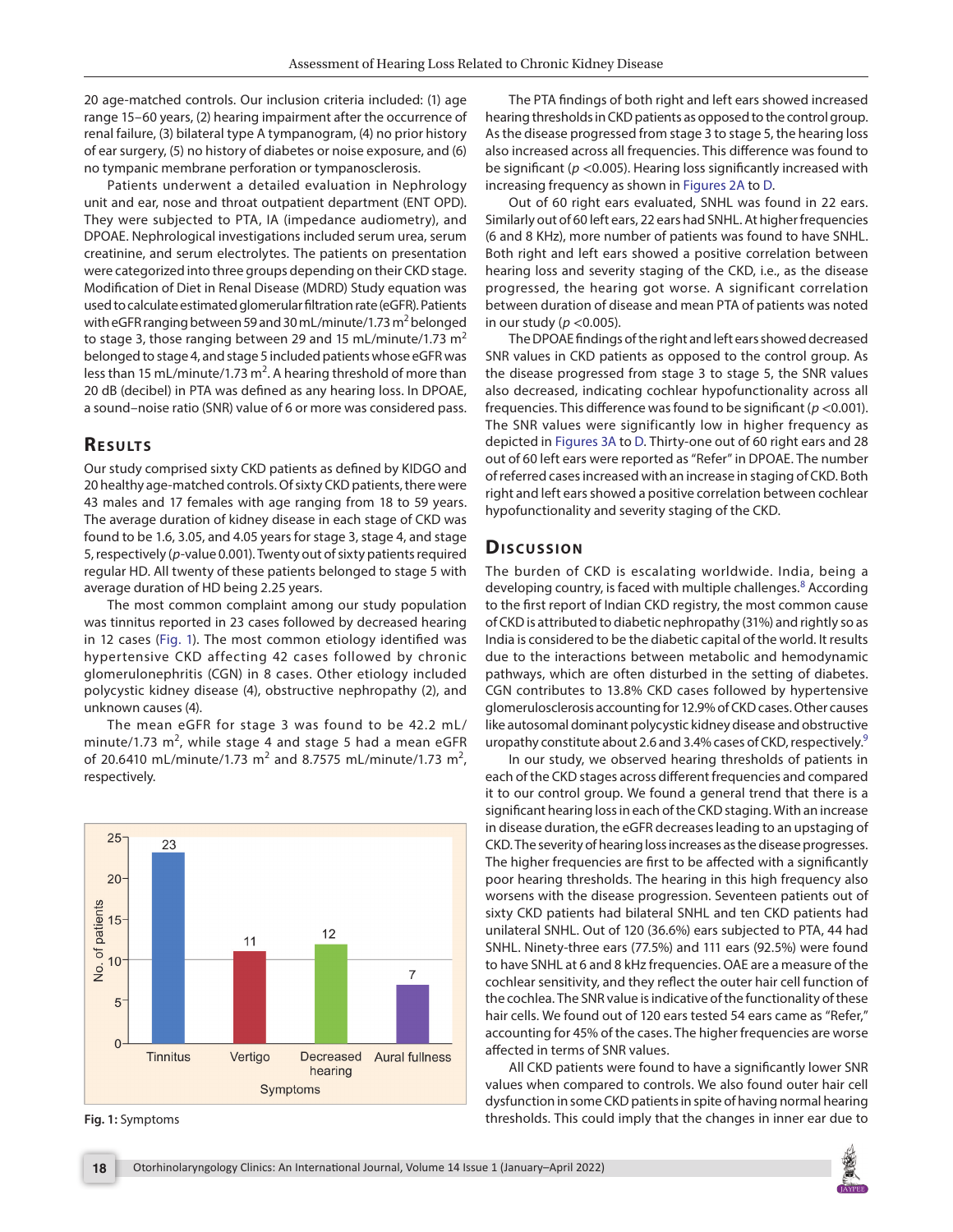

<span id="page-2-0"></span>**Figs 2A to D:** Pure-tone audiometry

CKD are first reflected in DPOAE as outer hair cells (OHC) dysfunction even before patients' hearing is affected. This could also explain why patients with CKD most commonly complain of tinnitus. This not only indicates the dysfunctionality of the outer hair cells but also suggest a link between the progression of the disease and cochlear damage due to an electrolyte imbalance. The finding of the study by Renda et al. on the pediatric population with CKD report is similar to the finding of our study. We found the SNR values to peak around 2–3 Hz following which a sharp decline in these values were noted as the frequency increased.

Alport first reported an association of hearing loss in patients with CKD in year 1927.<sup>10</sup> Ransome et al., in the year 1969 suggested the role of ototoxic compound used in the treatment of CKD to be the cause for SNHL among these patients.<sup>11</sup> Yassin et al. in 1970 suggested that hyponatremia in CKD patients is the cause for hearing loss.<sup>12</sup> Bergstorm et al. in 1973 pointed out that drugs causing ototoxicity often cause nephrotoxicity, and ototoxicity is more prevalent in patients with decreased renal function.<sup>13</sup>

Multiple etiological factors have been suggested that lead to hypoacusis in CKD patients. Ototoxic drug usage, electrolyte dysbalance, elevated blood pressure, and even HD itself are a few causes. Brookes et al. suggested a role of vitamin-D deficiency in SNHL among patients with CKD. A considerable reduction in the levels of Na+-K+ ATPase in the cochlea of guinea pigs that were

uremic was identified by Alder et al. They then suggested that Na+-K+ ATPase levels in cochlea and serum creatinine have an inverse correlation. They also thought that Na+-K+ ATPase enzyme inhibition could be a contributing factor in cochlear dysfunction and hearing loss among uremic patients.<sup>[5](#page-4-4)</sup>

Cochlear striae vascularis and kidney share the similar functions of water homeostasis and acid-base balance, systemically by renal function and locally in the inner ear; therefore, they share similar antigens making them susceptible to immunological factors and ototoxic drugs. Those patients with carrier and channel proteins gene mutations frequently complain of hearing dysfunction and present with altered systemic hydro-electrolytic and acid-base balances. Similar gene regulations are seen during embryogenesis of the ear and kidney, and mutation in these genes plays a crucial role in differentiation, formation, and functioning of the ear and kidney.<sup>14–16</sup> These resemblances between kidney and inner ear justify the toxic nature of drugs of certain classes in these two organs. Furosemide acting on ascending limb of loop of Henle is an oto-toxic loop diuretic frequently used in CKD patients, inhibits apical Na-K Cl2 transporter. Strial epithelium shows the presence of an isoform of this ion transporter and is important for endolymphatic secretion.

Use of diuretic is beneficial and efficacious in the treatment of CKD patients. They act by reducing extracellular fluid (ECF)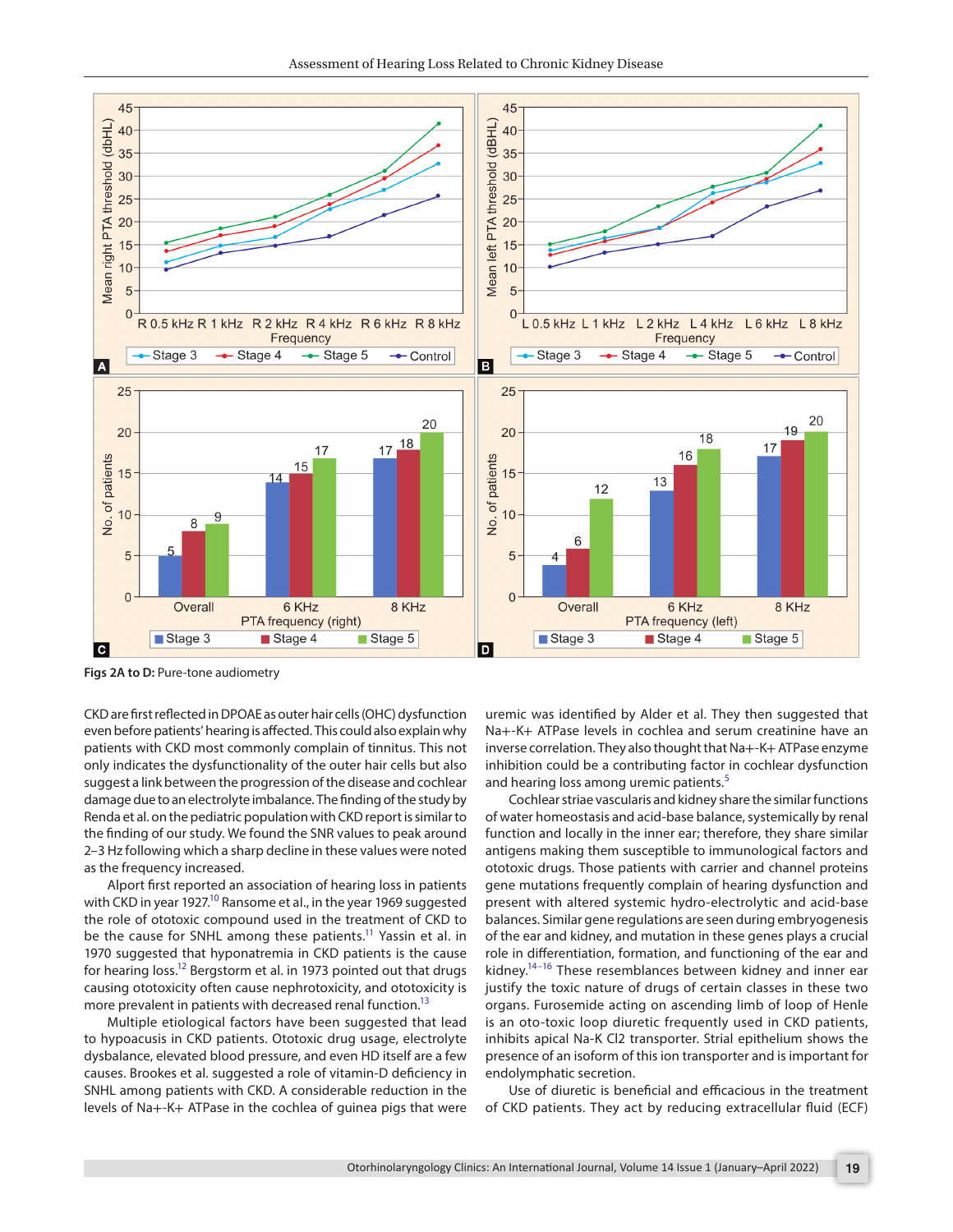

<span id="page-3-0"></span>**Figs 3A to D:** DPOAE

volume; lowering mean blood pressure, and potentiating the actions of other antihypertensive like angiotensin II receptor blockers, angiotensin-converting enzyme (ACE) inhibitors, and other antihypertensive medications. They help in decreasing the risk of cardiovascular accident in CKD patients. Choice of diuretic is dependent on the GFR and CKD grade, to reduce ECF volume. The Na+-K+-2Cl- co-transporter is inhibited by the loop diuretics in the thick ascending limb of the loop of Henle.

According to the National Kidney Foundation Kidney Disease Outcomes Quality Initiative (NKF KDOQI) guidelines, loop diuretics are strongly recommended in all stages of CKD and are the most commonly used diuretic. Furosemide is the most commonly used diuretic, being cheap and with moderate potency but with ototoxic effects. We suggest the use of torsemide, which is more potent and less ototoxic instead of furosemide. We also suggest the limited use of aminoglycoside antibiotics in patients with CKD.<sup>17</sup>

Disabling hearing impairment, disregarding the age at which it develops, has catastrophic consequences. In general, it affects interpersonal communication, psychosocial well-being, quality of life, and economic independence. We conclude that outer hair cell damage is the first sign of an impending cochlear dysfunction. Thus, we suggest a routine OAE evaluation at least once in 6 months for patients who are newly diagnosed or are receiving treatment for CKD to pick up outer hair cell abnormality early. Once DPOAE

abnormality is detected, we could then subject these patients for a follow-up PTA. This protocol helps us to decrease the cost of investigations for identifying high-risk groups who might develop hearing loss with progression of the disease and also mold a treatment protocol for CKD with a limited use of ototoxic drugs if not completely avoided in such patients. A strict regulation of serum electrolytes, especially serum potassium and serum urea and creatinine, might flatten the progression curve of SNHL with time.

Once hearing loss is detected in these patients, they could be prescribed hearing aid so as to remove any barriers in interpersonal communication and psychosocial well-being without diminishing the quality of life any further than already caused by CKD. As every human being aspires for a better quality of life, our proposed protocol might help these patients to lead an improved life without embarrassment, social isolation, psychiatric disturbance, depression, and difficulties in relationships with partners and children as commonly seen with hearing loss.

#### **CONCLUSION**

Hearing loss in CKD patients not only adds to the morbidity of the disease but also further reduces the quality of life. Early diagnosis of hearing loss and the at-risk population in CKD patients will help to improve the quality of life. We suggest screening of all CKD